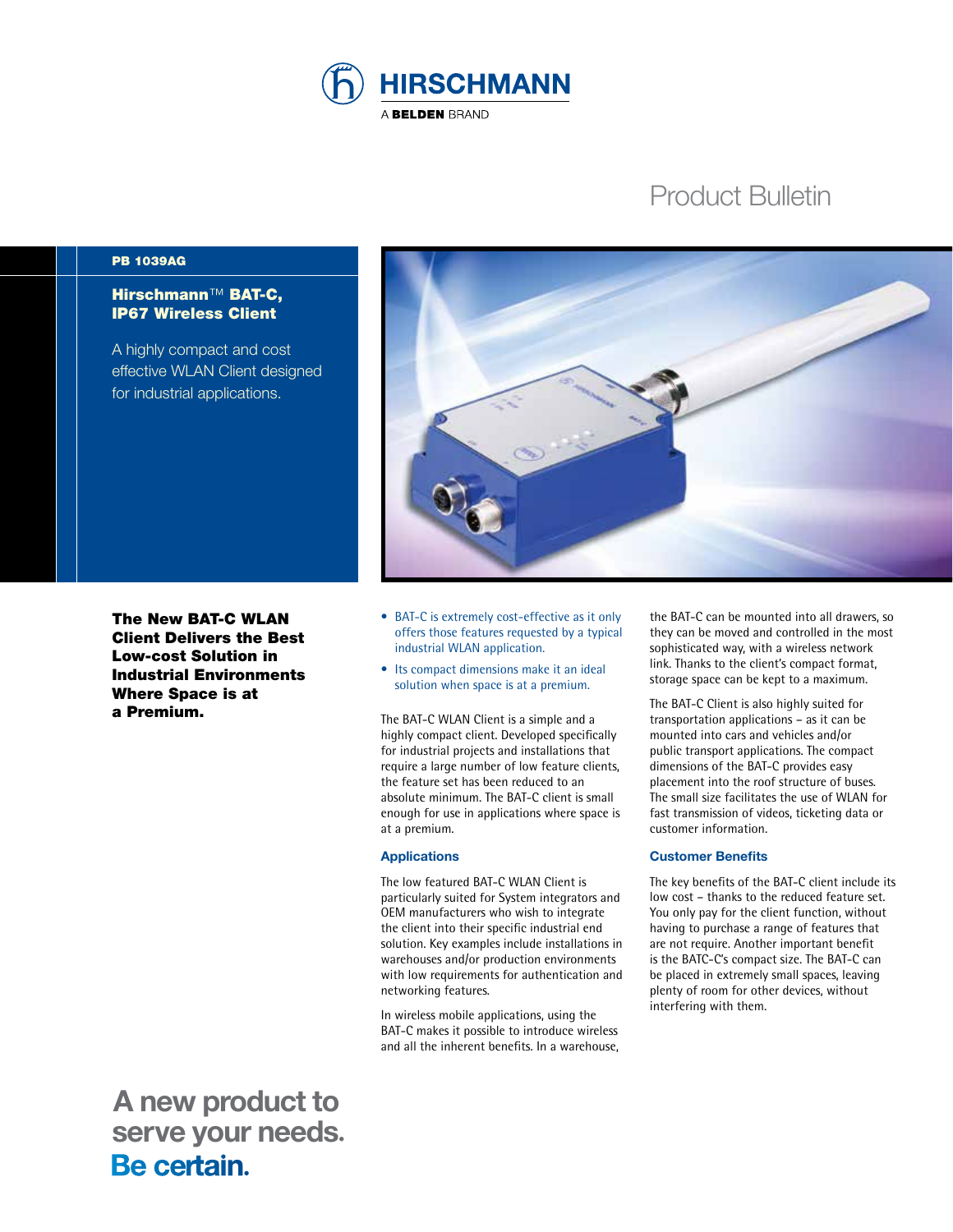

## BAT-C IP67 Wireless Client

The BAT-C WLAN Client comes complete with the following interfaces:

- WLAN 802.11n, one antenna connector (max. 150 Mbps)
- Power supply 24 V
- Integrated web interface for basic configurations
- Max. security level is WPA2/PSK
- Fast roaming support

The client was designed for industrial use and is able to operate within an extended temperature range. The IP67 housing and 24 V power supply makes the client suitable for most industrial environments and allows it to be used together with Belden cables; switches; routers; and connectors.

The Belden® Competence Center provides consulting, training, and support for these products.



BAT-C is certified for vehicles and provides reliable and simple WLAN connectivity.



BAT-C is small and can be mounted in tight spaces. BAT-C is rugged and small and can be used for



automating the operation of different installations e.g warehouses.

Hirschmann™ BAT-C WLAN Client delivers a wireless solution that is both practical and cost effective.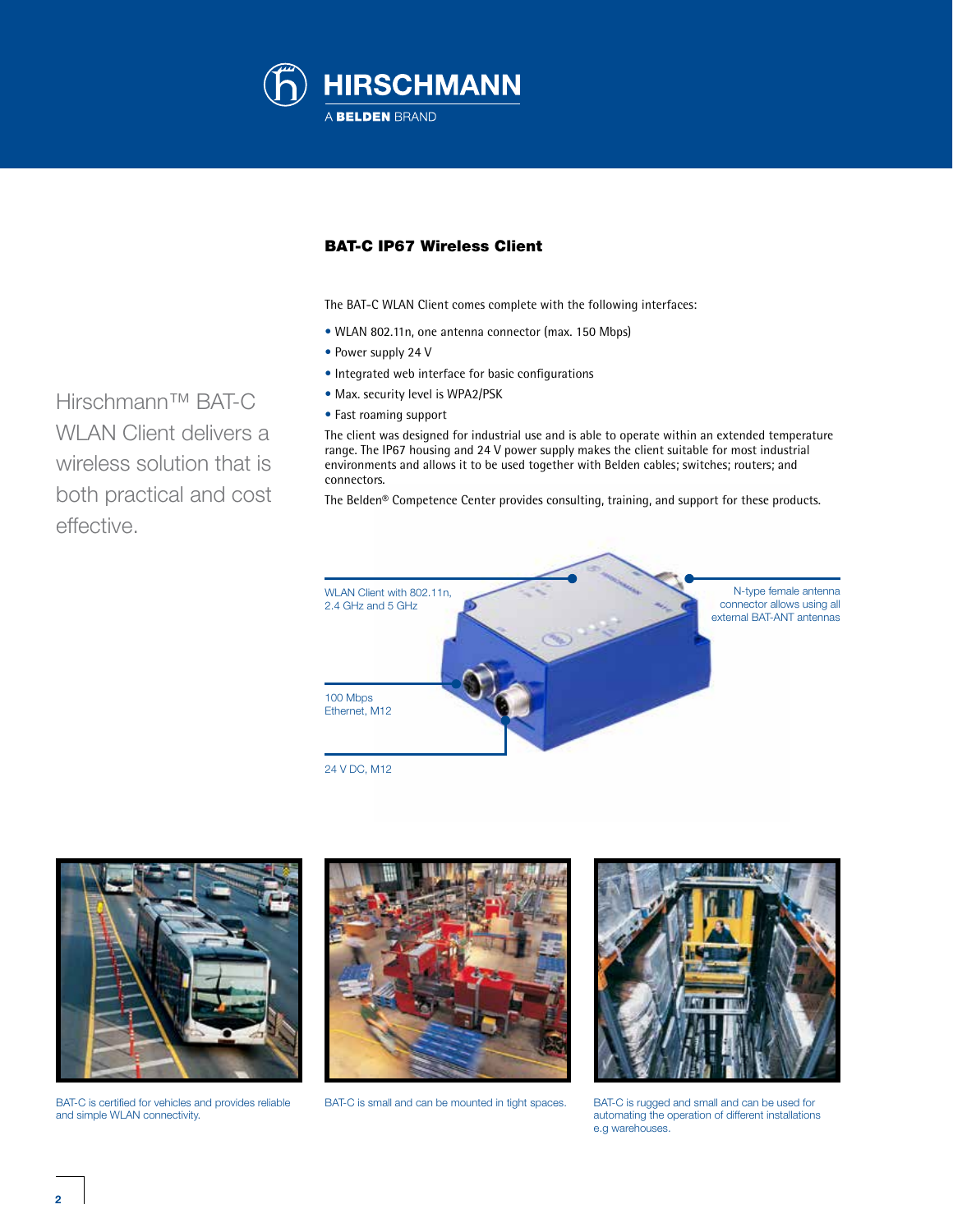# Be Certain with Belden



# Technical Information

| <b>Product Description</b>                                  |                                                                                                                                                                            |
|-------------------------------------------------------------|----------------------------------------------------------------------------------------------------------------------------------------------------------------------------|
| <b>Type</b>                                                 | <b>BAT-C</b>                                                                                                                                                               |
| <b>Description</b>                                          | Industrial Wireless LAN Client for 2.4 GHz and 5 GHz operation                                                                                                             |
| <b>Port Type and Quantity</b>                               | 1x 802.11n/a/b/g/h/i; 1x 24 V DC; 1x 100 Mbps Ethernet (M12)                                                                                                               |
| Order-No.                                                   | 942 072-001                                                                                                                                                                |
| <b>Radio Technology</b>                                     |                                                                                                                                                                            |
| <b>Antenna Connector</b>                                    | N-Type female                                                                                                                                                              |
| Range                                                       | Depending on type of used external antenna. Typical 30 m indoors, up to 10 km outdoors.                                                                                    |
| <b>Frequency Band</b>                                       | 2.4 GHz and 5 GHz                                                                                                                                                          |
| <b>Modulation</b>                                           | OFDM, DSSS                                                                                                                                                                 |
| <b>Radio Topology</b>                                       | <b>Wireless LAN Client</b>                                                                                                                                                 |
| <b>Power Requirements</b>                                   |                                                                                                                                                                            |
| <b>Operating Voltage</b>                                    | $9 - 30V$                                                                                                                                                                  |
| <b>Current Consumption at 24 V DC</b>                       | max. 81 mA                                                                                                                                                                 |
| <b>Ambient Conditions</b>                                   |                                                                                                                                                                            |
| <b>Operation Temperature</b>                                | -40 $^{\circ}$ C to +70 $^{\circ}$ C                                                                                                                                       |
| <b>Storage/Transport Temperature</b>                        | -40 $^{\circ}$ C to +85 $^{\circ}$ C                                                                                                                                       |
| <b>Relative Humidity (non-condensing)</b>                   | $5 - 90%$                                                                                                                                                                  |
| <b>Mechanical Construction</b>                              |                                                                                                                                                                            |
| <b>Dimensions (LxWxH)</b>                                   | approx. 11 cm $x$ 6 cm $x$ 5 cm                                                                                                                                            |
| <b>Mounting</b>                                             | Wall or Table mounting                                                                                                                                                     |
| <b>Protection Class</b>                                     | IP67                                                                                                                                                                       |
| <b>Approvals</b>                                            |                                                                                                                                                                            |
| <b>Safety of Information Technology</b><br><b>Equipment</b> | EN 60950-1:2006 and/or IEC 60950-1:2005 (2nd Edition)                                                                                                                      |
| Radio                                                       | R&TTE (Europe), FCC/CFR 47 part 15; IC (Industry Canada)                                                                                                                   |
| <b>Environmental</b>                                        | R&TTE Directive 1999/5/EC<br>· EN 300 328 V1.7.1 (2006-10), EN 301 893 V1.5.1<br>· EMC: EN 301 489-1 V1.8.1 (2008-04), EN 301 489-17 V2.1.1 (2009-05), EN 61000-6-2 (2005) |
| For Use in Vehicles and Cars                                | E1/e1                                                                                                                                                                      |
| <b>Scope of Delivery and Accessories</b>                    |                                                                                                                                                                            |
| <b>Scope of Delivery</b>                                    | Device, dualband dipole omindirectional antenna                                                                                                                            |
| <b>Accessories to Order Separately</b>                      | External Antennas out of the BAT-ANT portfolio                                                                                                                             |